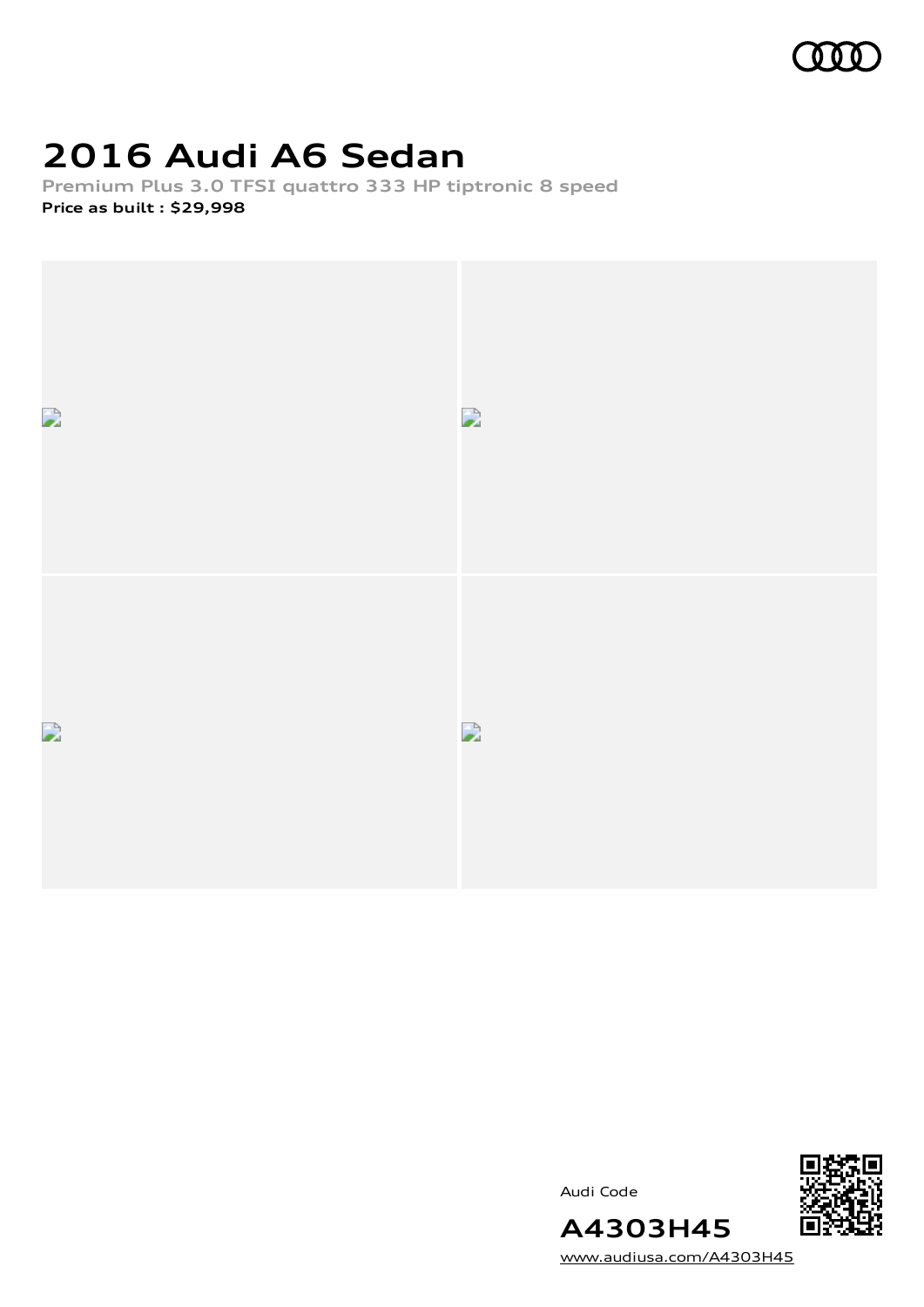### **Summary**

#### **Audi 2016 Audi A6 Sedan**

Premium Plus 3.0 TFSI quattro 333 HP tiptronic 8 speed

**Price as buil[t](#page-10-0)** \$29,998

#### **Exterior colour**

Moonlight Blue metallic

### $\overline{\phantom{a}}$

#### **Further Information**

| Warranty        |              |
|-----------------|--------------|
|                 | N٥           |
| Mileage         | 54,424 miles |
| Type of vehicle | Used car     |

#### **Interior colour**

| Seats     | black        |
|-----------|--------------|
| Dashboard | black        |
| Carpet    | black        |
| Headliner | lunar silver |

#### **Technical Specifications**

| Engine type                  | Six-cylinder                                  |
|------------------------------|-----------------------------------------------|
| stroke                       | Displacement/Bore and 2,995/84.5 x 89.0 cc/mm |
| Max. output                  | 245 (333)/5300-6500 HP                        |
| Torque                       | 325 @ 2,900 - 5,300 lb-ft@rpm                 |
| Top track speed              | 130 mph mph                                   |
| Acceleration (0 - 60<br>mph) | 5.1 sec. seconds                              |
| Recommended fuel             | Premium                                       |

#### **Audi Code** A4303H45

**Your configuration on www.audiusa.com** [www.audiusa.com/A4303H45](https://www.audiusa.com/A4303H45)

**Commission number** b01f35b60a0e09b05160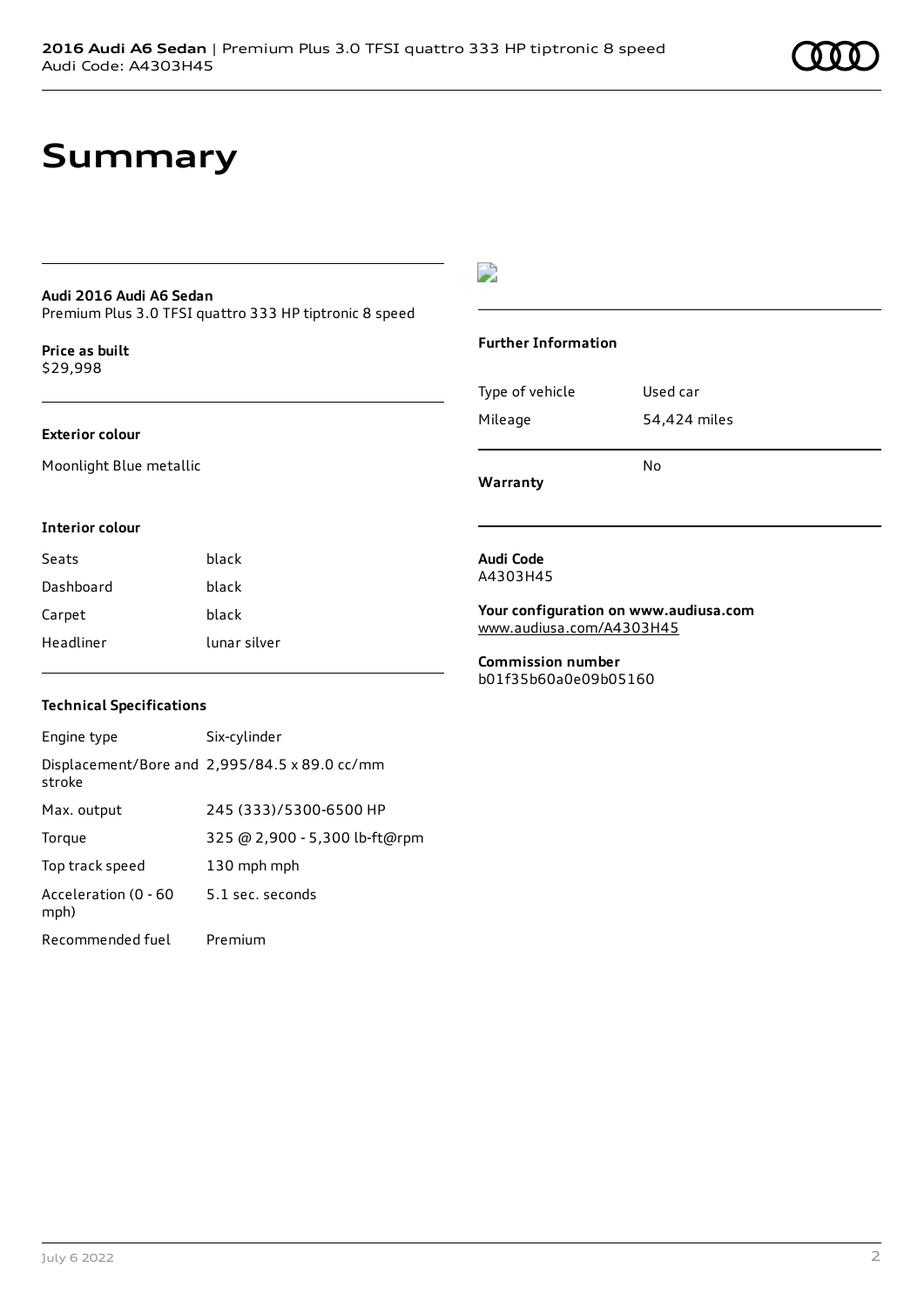# **Equipment**

Moonlight Blue metallic

19" 255/40 all-season tires

19" 10-Y-spoke design wheels with 255/40 all-season tires

Cold Weather package

Three-spoke heated multifunction steering wheel with shift paddles

Heated rear seats

BOSE Surround Sound System







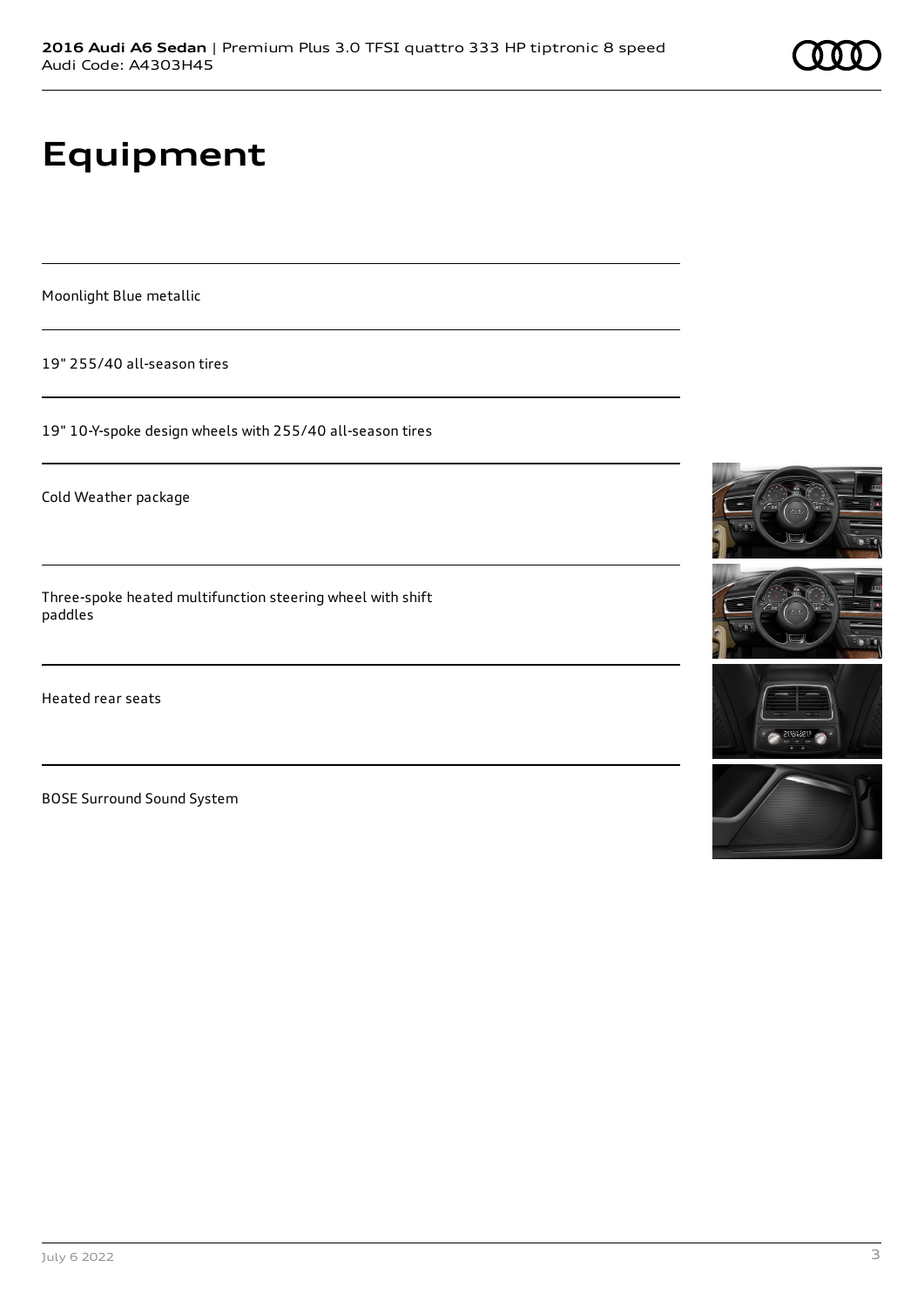# **Standard features**

### **Exterior**

| 8IH             | Xenon plus                                                                         |
|-----------------|------------------------------------------------------------------------------------|
| 6XL             | Power-folding, power-adjustable, auto-<br>dimming, heated side mirrors with memory |
| 1S1             | Tool kit in storage compartment in trunk                                           |
| 1 B A           | Dynamic suspension                                                                 |
| 803             | Automatic headlight leveling                                                       |
| 8SL             | LED taillights                                                                     |
| VW <sub>5</sub> | Acoustic glass                                                                     |
| 47 <sub>B</sub> | High-gloss package                                                                 |
| 0PO             | Dual exhaust outlets                                                               |
|                 |                                                                                    |

#### **Interior**

| QE1 | Storage nets in backs of front seats                                          |
|-----|-------------------------------------------------------------------------------|
| 3FE | Electric slide/tilt sunroof with sun<br>screen/sunblind                       |
| 7M1 | Aluminum door sils                                                            |
| 6N) | Light cloth headliner                                                         |
| 9AK | Automatic dual-zone climate control                                           |
| 4L6 | Auto-dimming interior rear view mirror                                        |
| QQ1 | Illumination for interior door handles, air<br>vent controls, front footwells |
| 2C7 | Steering wheel with electric tilt and axial<br>adjustment                     |
| 6E3 | Front center armrest                                                          |
| 7F9 | Leather gearshift knob                                                        |
| 4E2 | Electric tailgate/trunk lid release from inside                               |
| 3NZ | Split folding 60/40 rear seat backs                                           |
| 7HA | Cloth interior on doors                                                       |
|     |                                                                               |

#### **Interior**

| N1F | Leather seating surfaces      |
|-----|-------------------------------|
| 5MG | Dark Brown Walnut Wood inlays |

#### **Safety and Security**

| 4UH             | Driver and front-passenger advanced airbags<br>and knee airbags                   |
|-----------------|-----------------------------------------------------------------------------------|
| 1AS             | Electronic stabilisation program ESP                                              |
| UH1             | Electromechanical parking brake                                                   |
| 8T1             | Cruise control with coast, resume and<br>accelerate features                      |
| VC <sub>2</sub> | Garage door opener (HomeLink®)                                                    |
| 6Y2             | Top speed electronically limited to 155 mph                                       |
| QZ7             | Electromechanical power steering                                                  |
| 7K6             | Tire-pressure monitoring system                                                   |
| 4X3             | Head/thorax side airbags                                                          |
| 413             | Audi advanced key - keyless start, stop and<br>entry                              |
| 3B7             | ISOFIX child seat mounting and Top Tether<br>anchorage point for outer rear seats |

#### **Infotainment and Driver Assistance**

| $U$ ] $1$       | MMI touch <sup>®</sup>                             |
|-----------------|----------------------------------------------------|
| 7X2             | Audi parking system with rear view camera          |
| 7W3             | Audi pre sense® rear                               |
| KA <sub>2</sub> | Rear view camera                                   |
| 908             | Color driver information system                    |
| 7UG             | MMI <sup>®</sup> navigation plus with Audi connect |
| I8H             | $MMI®$ radio                                       |

### **(1/2)**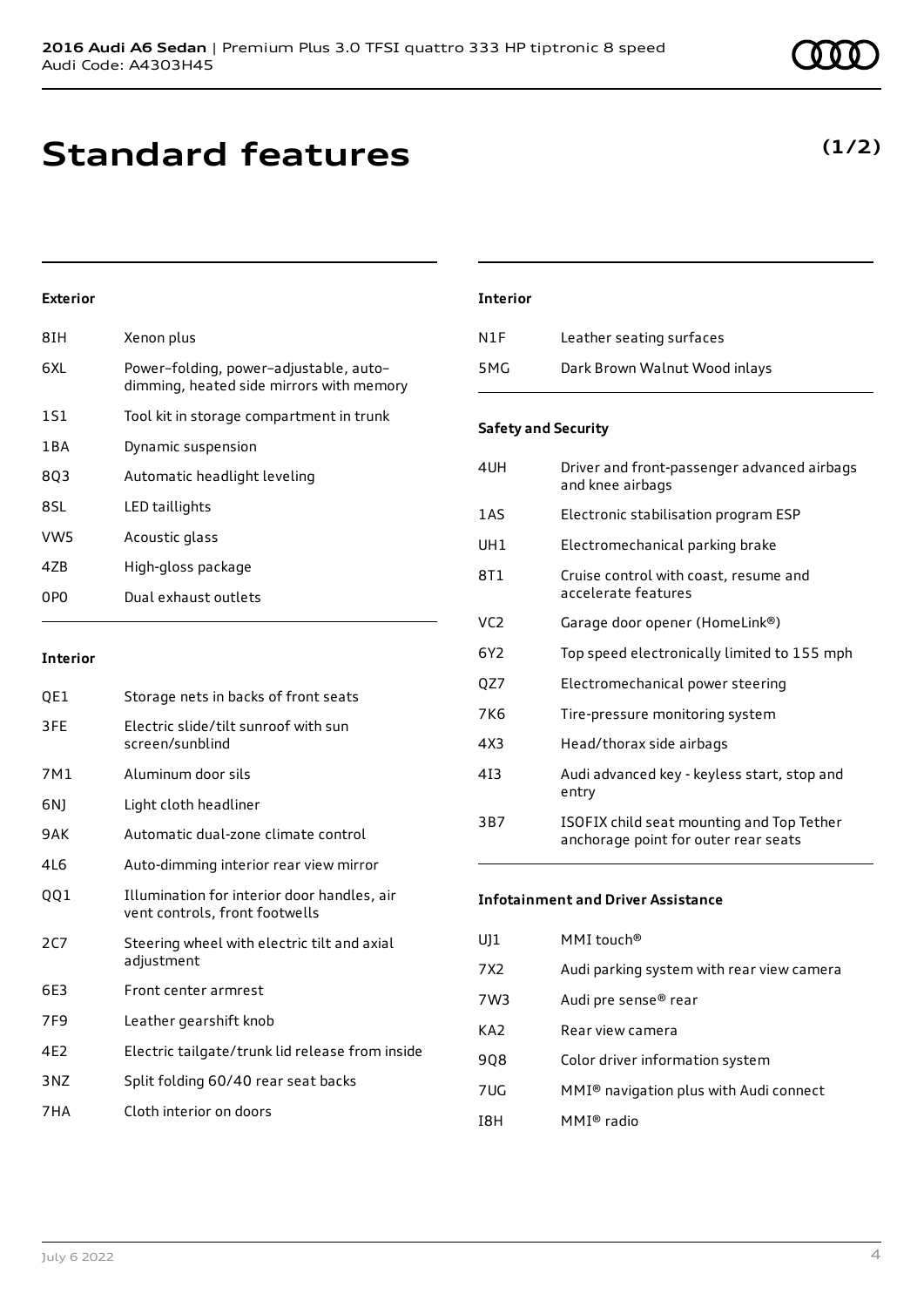### **Standard features**

**Infotainment and Driver Assistance**

- 7Y1 Audi side assist
- QV3 SiriusXM® Satellite Radio
- 9ZK Audi connect

**(2/2)**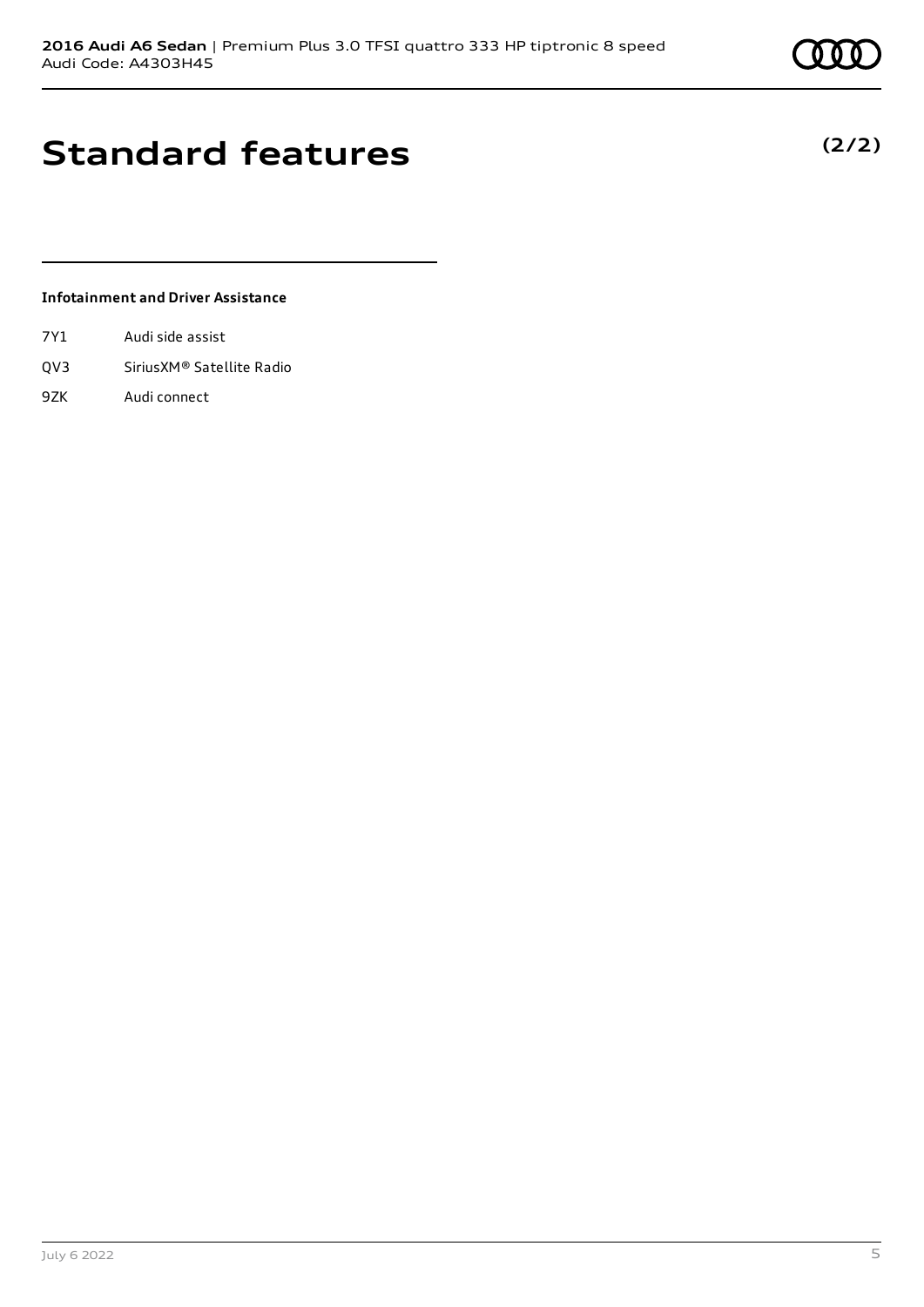# **Dealer remarks**

2016 AUDI A6 3.0T PREMIUM PLUS!! ENJOY NAVIGATION SYSTEM, BLIND SPOT SENSOR, LANE DEPARTURE, DISTANCE PACING CRUISE CONTROL, LEATHER UPHOLSTERY, AUTOMATIC TEMPERATURE CONTROL, POWER MOONROOF, WIRELESS PHONE CONNECTIVITY, POWER WINDOW 1-TOUCH DOWN/UP, AIR CONDITIONING, AUTO TILT-AWAY STEERING WHEEL, AUTO-DIMMING REARVIEW MIRROR, AUTOMATIC TEMPERATURE CONTROL, DISTANCE PACING CRUISE CONTROL, DRIVER DOOR BIN, DRIVER VANITY MIRROR, FRONT BEVERAGE HOLDERS, FRONT DUAL ZONE A/C, HVAC MEMORY, HEATED STEERING WHEEL, ILLUMINATED ENTRY, MEMORY SEAT, NAVIGATION SYSTEM, PASSENGER DOOR BIN, PASSENGER VANITY MIRROR, POWER MOONROOF, POWER WINDOW, PROXIMITY KEYLESS ENTRY: DOORS AND PUSH BUTTON START, REAR AIR CONDITIONING, REAR BEVERAGE HOLDERS, REAR DOOR BINS, REMOTE KEYLESS ENTRY, RESIDUAL HEAT RECIRCULATION, SPEED CONTROL, STEERING WHEEL MEMORY, TELESCOPING STEERING WHEEL, TILT STEERING WHEEL, ALLOY WHEELS, FOUR WHEEL INDEPENDENT SUSPENSION, FRONT ANTI-ROLL BAR, POWER STEERING, REAR ANTI-ROLL BAR, SPEED-SENSING STEERING, SPORT SUSPENSION, WHEEL SIZE: 19", 1ST ROW LCD MONITORS: 1, AM/FM RADIO: SIRIUSXM, CD PLAYER, CD-MP3 DECODER, DVD-AUDIO, DIVERSITY ANTENNA, INTERNAL MEMORY CAPACITY (GB): 10 GB, PRIMARY LCD SIZE: 8.0", RADIO DATA SYSTEM, SATELLITE RADIO TRIAL DURATION WITH NEW VEHICLE PURCHASE (MONTHS): 3, SMART DEVICE INTEGRATION, SPEAKER TYPE: BOSE, SPEAKERS: 14, STEERING WHEEL MOUNTED AUDIO CONTROLS, WIRELESS PHONE CONNECTIVITY, FRONT CENTER ARMREST: W/STORAGE, FRONT SEATS: BUCKET, GENUINE WOOD CONSOLE INSERT, GENUINE WOOD DASHBOARD INSERT, GENUINE WOOD DOOR PANEL INSERT, HEATED FRONT SEATS, HEATED REAR SEATS, LEATHER STEERING WHEEL, LEATHER UPHOLSTERY, MAX SEATING CAPACITY: 5, POWER 4-WAY DRIVER LUMBAR SUPPORT, POWER DRIVER SEAT, POWER PASSENGER SEAT, REAR SEAT CENTER ARMREST, REAR SEATS: BENCH, REAR SEATS FOLDING POSITION: FOLD FORWARD SEATBACK, SPLIT FOLDING REAR SEAT, AUTO-DIMMING DOOR MIRRORS, BUMPERS: BODY-COLOR, DOOR MIRRORS: BODY-COLOR, HEATED DOOR MIRRORS, POWER DOOR MIRRORS, TAILPIPE FINISHER: CHROME, TURN SIGNAL INDICATOR MIRRORS, AUTO HIGH-BEAM HEADLIGHTS, BLIND SPOT SENSOR: AUDI SIDE ASSIST WARNING, COMPASS, DELAY-OFF HEADLIGHTS, DISPLAY: ANALOG, EXTERIOR PARKING CAMERA FRONT, EXTERIOR PARKING CAMERA LEFT, EXTERIOR PARKING CAMERA REAR, EXTERIOR PARKING CAMERA RIGHT, FORWARD COLLISION: MITIGATION, FRONT FOG LIGHTS, FRONT READING LIGHTS, HIGH INTENSITY DISCHARGE HEADLIGHTS, LANE DEPARTURE: ACTIVE, LOW TIRE PRESSURE WARNING, OUTSIDE TEMPERATURE DISPLAY, PARKING SENSORS: FRONT AND REAR, RAIN SENSING WIPERS, REAR COLLISION: AUDI PRE SENSE REAR WARNING, REAR FOG LIGHTS, REAR READING LIGHTS, REAR WINDOW DEFROSTER, SPEED SENSITIVE WIPERS, TACHOMETER, TRIP COMPUTER, VARIABLY INTERMITTENT WIPERS, 4 WHEEL DISC BRAKES, ABS BRAKES, ADJUSTABLE HEAD RESTRAINTS: DRIVER AND PASSENGER W/TILT, ANTI-WHIPLASH FRONT HEAD RESTRAINTS, BRAKE ASSIST, DUAL FRONT IMPACT AIRBAGS, DUAL FRONT SIDE IMPACT AIRBAGS, ELECTRONIC STABILITY, IGNITION DISABLE, KNEE AIRBAG, OCCUPANT SENSING AIRBAG, OVERHEAD AIRBAG, PANIC ALARM, PERIMETER/APPROACH LIGHTS, SECURITY SYSTEM, TRACTION CONTROL!! ROCKVILLE AUDI, THE MID ATLANTIC'S NUMBER 1 CERTIFIED PRE-OWNED DEALERSHIP!! WE ARE ALSO KNOWN FOR GREAT FINANCING WITH RATES ON APPROVED CREDIT FROM 3.9% APR AND TERMS UP TO 84 MONTHS BASED UPON VEHICLE A...

July 6 2022 6

**2016 Audi A6 Sedan** | Premium Plus 3.0 TFSI quattro 333 HP tiptronic 8 speed Audi Code: A4303H45

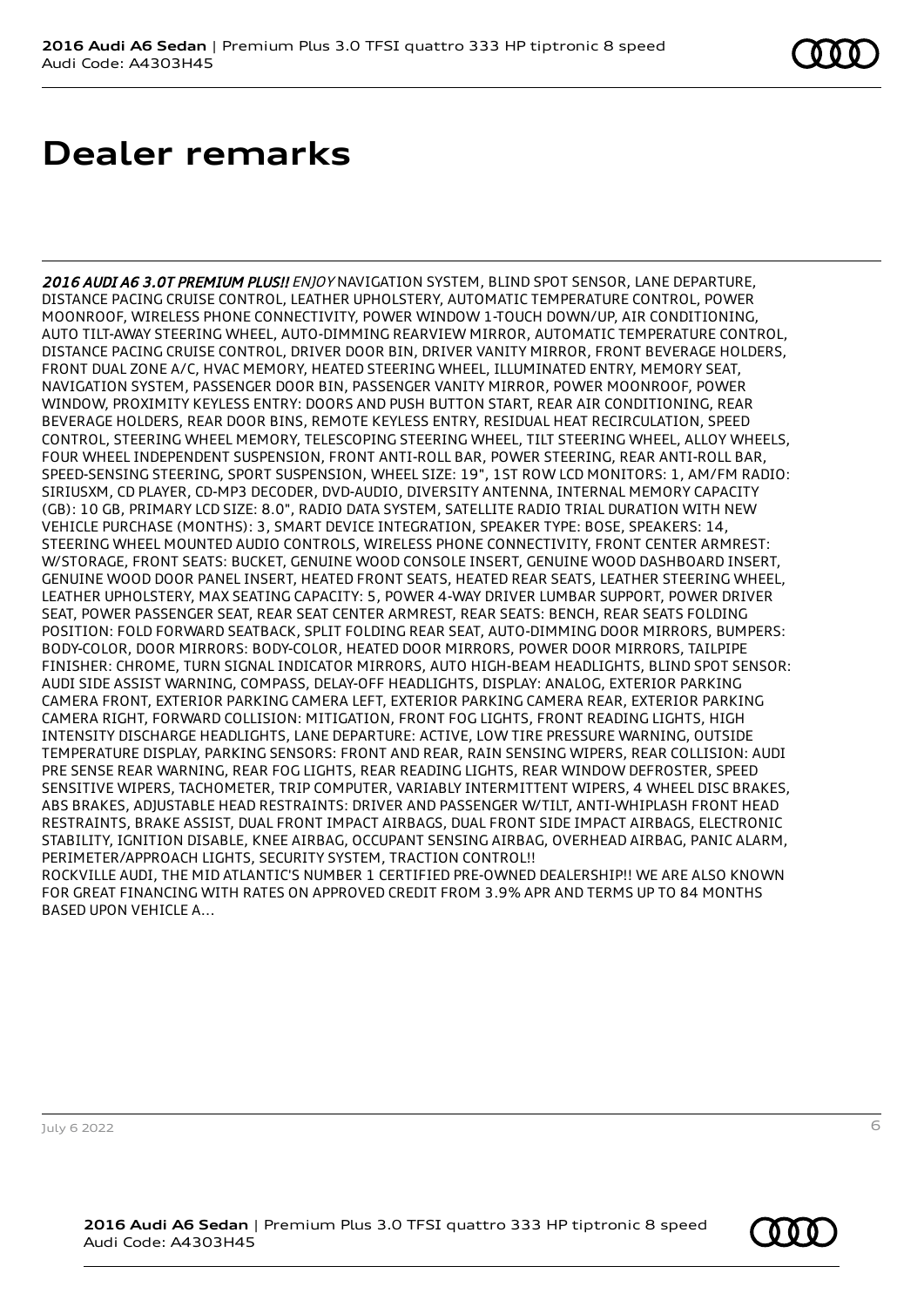## **Technical Specifications**

### **Engineering | Performance**

| Engine type                     | Six-cylinder                                |
|---------------------------------|---------------------------------------------|
| Acceleration (0 - 60<br>mph)    | 5.1 sec. seconds                            |
| Max. output                     | 245 (333)/5300-6500 HP                      |
| Engine block                    | Aluminum-alloy                              |
| Induction/fuel<br>injection     | Supercharged/TFSI®                          |
| Cylinder head                   | Aluminum-alloy                              |
| Max. output ps/hp               | 333 @ 5,500 - 6,500 @ rpm                   |
| Displacement/Bore<br>and stroke | 2,995/84.5 x 89.0 cc/mm                     |
| Top track speed                 | 130 mph mph                                 |
| Torque                          | 325 @ 2,900 - 5,300 lb-<br>ft@rpm           |
| Valvetrain                      | 24-valve DOHC with variable<br>valve timing |

| <b>Steering</b>                   |                                                                                             |  |
|-----------------------------------|---------------------------------------------------------------------------------------------|--|
| Steering type                     | Electromechanical power<br>steering system                                                  |  |
| Turning diameter,<br>curb-to-curb | 39.0 ft                                                                                     |  |
| Steering ratio                    | 16.1:1                                                                                      |  |
| Suspension                        |                                                                                             |  |
| Front axle                        | Five-link front suspension                                                                  |  |
| Rear axle                         | Trapezoidal-link rear suspension                                                            |  |
| <b>Brake system</b>               |                                                                                             |  |
| <b>Front brakes</b>               | 14.0 (ventilated disc) in                                                                   |  |
| Rear brakes                       | 13.0 (ventilated disc) in                                                                   |  |
| <b>Body</b>                       |                                                                                             |  |
| Material                          | ultra® lightweight technology -<br>aluminum exterior body panels<br>and a steel chassis     |  |
| <b>Warranty   Maintenance</b>     |                                                                                             |  |
| Warranty                          | 4-year/50,000-mile new<br>vehicle limited warranty                                          |  |
| Maintenance                       | 12-month/5,000-mile<br>(whichever occurs first) NO<br>CHARGE first scheduled<br>maintenance |  |

#### **Driveline**

| Gear ratios: 8th            | 0.667                                                                                         |
|-----------------------------|-----------------------------------------------------------------------------------------------|
| Gear ratios: 6th            | 1.000                                                                                         |
| Gear ratios: 7th            | 0.839                                                                                         |
| Gear ratios: Reverse        | 3.317                                                                                         |
| Gear ratios: Final<br>Drive | 2.848                                                                                         |
| Gear ratios: 4th            | 1.667                                                                                         |
| Transmission                | Eight-speed Tiptronic®<br>automatic transmission with<br>quattro <sup>®</sup> all-wheel drive |
| Gear ratios: 5th            | 1.285                                                                                         |
| Gear ratios: 2nd            | 3.143                                                                                         |
| Gear ratios: 3rd            | 2.106                                                                                         |
| Gear ratios: 1st            | 4.714                                                                                         |

#### July 6 2022 7

**2016 Audi A6 Sedan** | Premium Plus 3.0 TFSI quattro 333 HP tiptronic 8 speed Audi Code: A4303H45

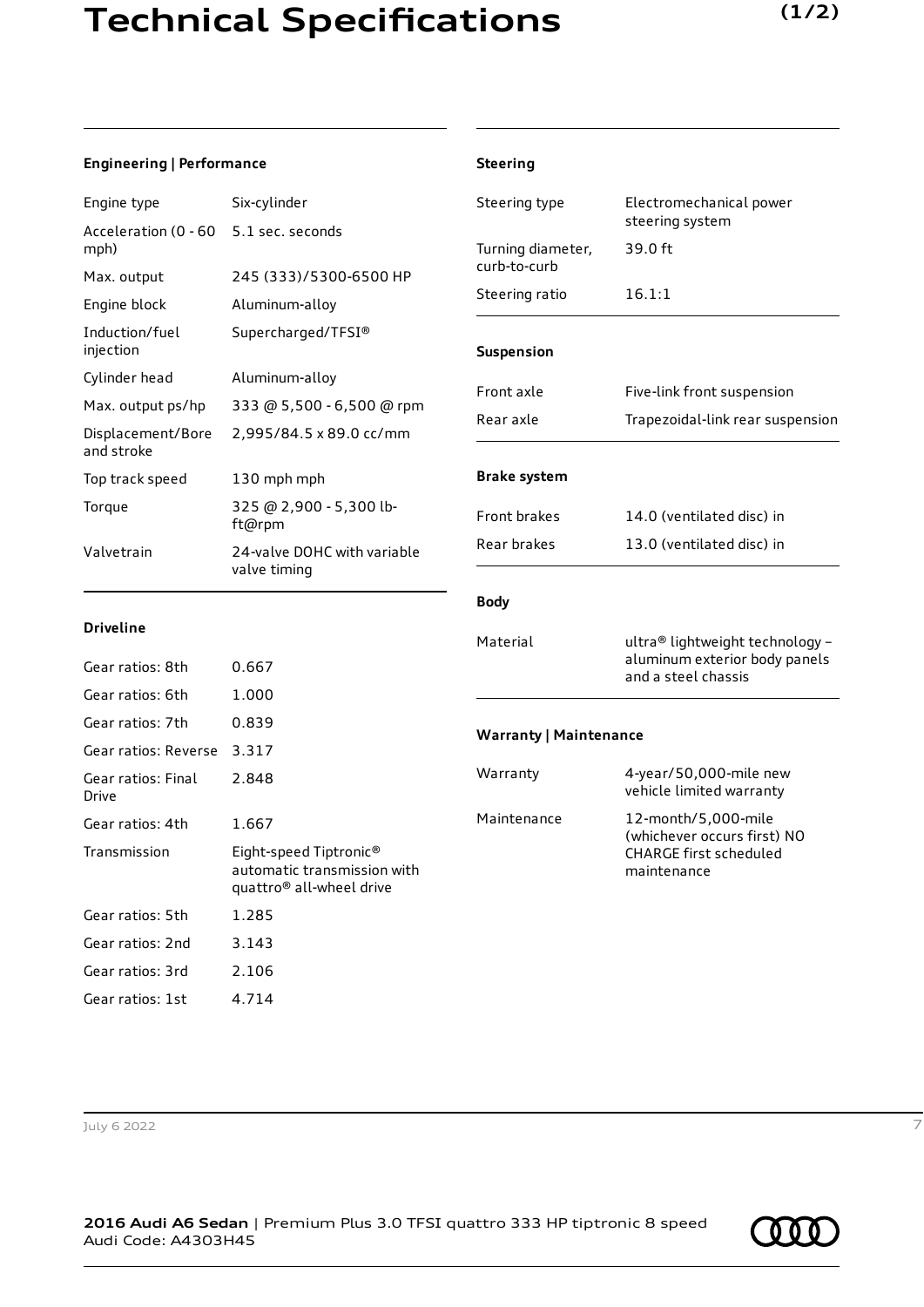### **Exterior Measurements**

| Height                                   | 57.8 in  |
|------------------------------------------|----------|
| Overall width without 73.8 in<br>mirrors |          |
| Length                                   | 194.2 in |
| Wheelbase                                | 114.6 in |
| Drag coefficient                         | N/A Cw   |
| Overall width with<br>mirrors            | 82.1 in  |
| Track rear                               | 63.7 in  |
| Track front                              | 64.1 in  |
| Curb weight                              | 4,178 lb |

### **Interior measurements**

| Seating capacity                          | 5                 |
|-------------------------------------------|-------------------|
| Shoulder room, rear                       | 56.3 in           |
| Leg room, rear                            | 37.4 in           |
| Shoulder room, front 57.5 in              |                   |
| Head room, rear                           | 37.8 in           |
| Leg room, front                           | $41.3$ in         |
| Head room, front                          | 37.2 in           |
| Cargo volume, rear<br>seatbacks up/folded | 14.1 cu ft, cu ft |

July 6 2022 8

**2016 Audi A6 Sedan** | Premium Plus 3.0 TFSI quattro 333 HP tiptronic 8 speed Audi Code: A4303H45

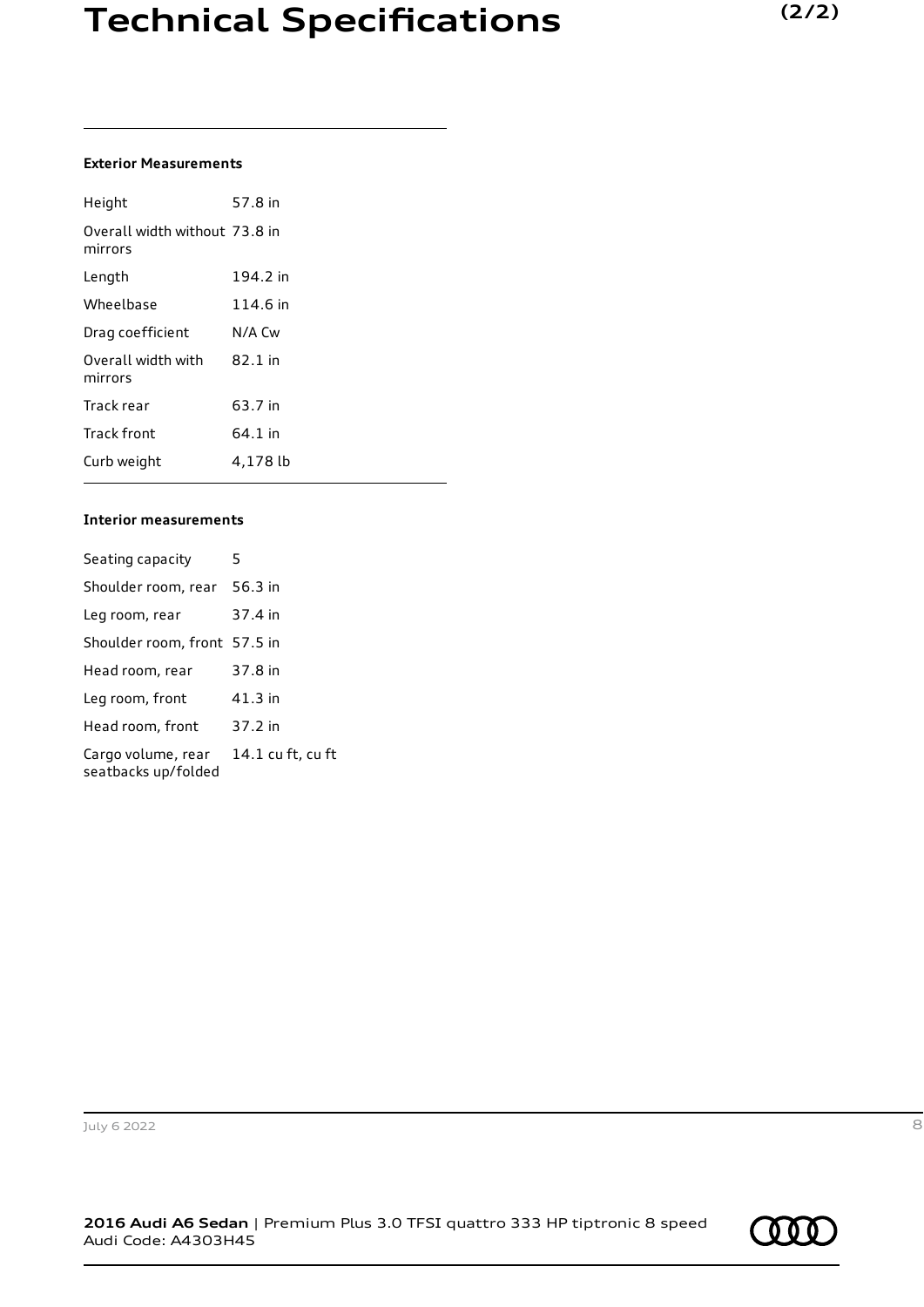# **Consumption- and emission**

#### **Consumption by NEDC**

| urban       | 20 mpg |
|-------------|--------|
| extra-urban | 30 mpg |
| combined    | 24 mpg |
|             |        |

July 6 2022 9

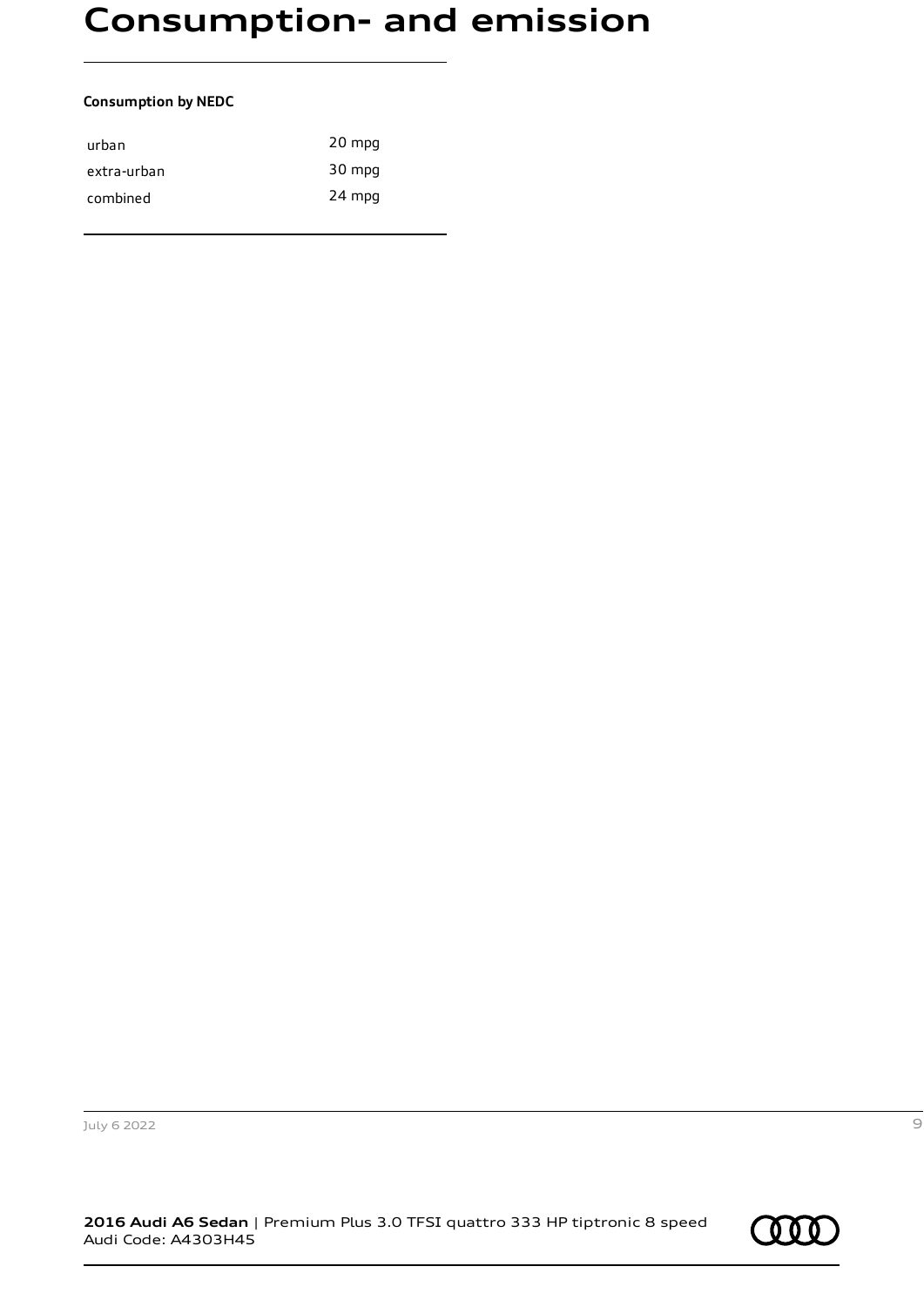### **Contact**

Dealer **Audi Rockville**

1125 Rockville Pike 20852 Rockville MD

Phone: +13012962834 FAX: 3017624505

www: [https://www.audirockville.com](https://www.audirockville.com/)

July 6 2022 10